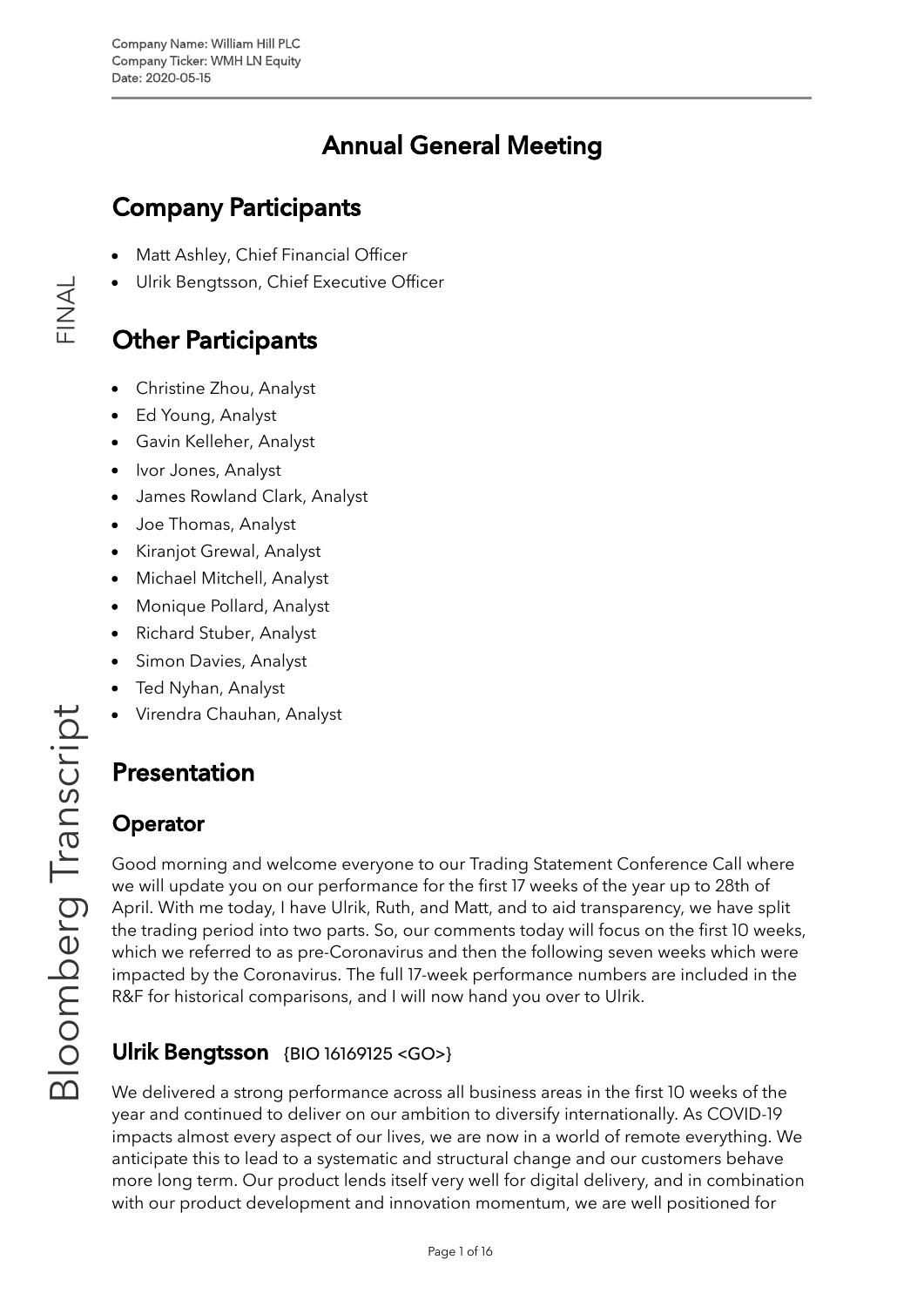what's ahead in all of our geographies. We're also in a good place to power up William Hill quickly as sports resume.

When the COVID-19 situation and its short-term impact on our business unfolded, things moved very fast and we acted quickly and decisively. We took immediate action to minimize cash outflow, including the suspension of dividend, reduce our cost base, provide maximum financial flexibility and preserve our long-term growth investment plans. We prioritized the safety and well-being of our employees. Through our effective work-from-home setup and new communication cadence, we have declared our aim is to preserve as many jobs as possible, and while a number of our colleagues are furloughed, we have ensured they receive 100% of their pay.

We took the decision early on to protect our customers in this difficult time by increasing the level of guardrails and the interactions with them in this period. We have increased six-fold the number of responsible gambling messages issued and we have worked with the BGC and other major operators to put in place the COVID-19 pledges and the voluntary gaming advertising ban.

Overall, we are pleased with how the Group has traded throughout the first 17 weeks, particularly our international business, which has excelled on back of the product development we launched at the end of last year. In the first 10 weeks and before the impact of Coronavirus, the Group was trading ahead of expectations in what we would call a robust performance. 29% of our revenues originated outside of the UK, which compares to 20% last year and in line with our ambitions to diversify internationally. On a pro forma basis, Online International grew 11%, driven by strong performance in gaming and above our expectation of high single-digit growth. We continue to extend the reach of our brands and launched Mr. Green in Spain following the launch of William Hill in Sweden last year. Our product developments have gained traction in our international business and we have further enhancements planned in the next few months. We're also getting our product momentum up in the UK where we saw a net promoter score customer satisfaction metrics improve significantly on back of a number of exciting launches, most notably a new gaming front end that went live in April.

The US business, which now is presented on combined basis, performed strongly, across the board with nearly 90% wagering growth in the expansion of states and a solid 8% growth in our home market Nevada. Finally, retail performance was encouraging ahead of our expectations. The early trends that we saw and that we did communicate at the annual result presentation have continued with customers substituting gaming for sports. However, as the impact of the Coronavirus and the subsequent political decisions were felt on society, it also had a material effect on our business. The UK retail estate was closed and all of our shop staff has been furloughed. The US business was effectively closed although we continue to take some wagers an alternative products in the four states in which we have an online presence.

In the US, we are using this time productively to press ahead with our product development. We have continued to enhance our proprietary tech stack, which is live in New Jersey and is now ready to go live in more states for the rest of this year. We will also be launching online gaming in the second half of 2020. Online UK was materially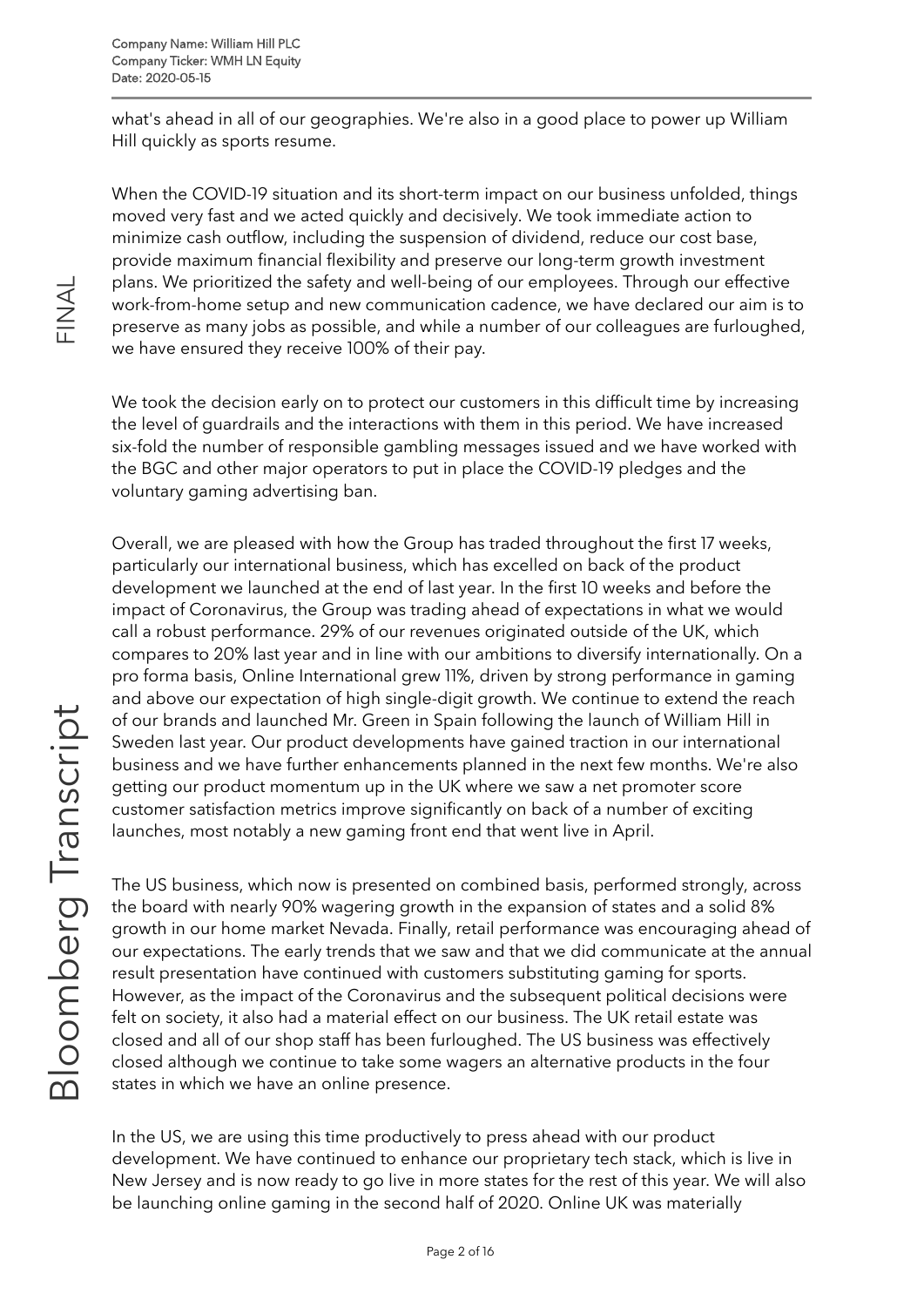impacted by the reduction of sports activity although turnover was more resilient than we initially would have thought, and players turned to some alternative sports.

Online International has performed very well throughout this trading period despite being affected by limited sports calendar and regulatory movements in Latvia and Spain. Growth in gaming was strong and product improvements and enhanced marketing capabilities derived from a new Malta hub continue to drive the growth momentum.

In order to mitigate the effects of COVID-19, we took immediate action and we are pleased to confirm that we have reduced our monthly cash flow to around GBP15 million. We have achieved this through canceling pay increases and bonuses, reducing marketing spend, cost reductions with suppliers and utilizing government support schemes. We are seeing positive signs, we are seeing signs that live sports is starting to return. The German Bundesliga would say behind closed doors this weekend, French Racing was back in this week, and it appears British Racing will resume in the first part of June. In the US, we have so far seen the return of the UFC last weekend, and we will see NASCAR restart this Sunday behind closed doors. The indications from government is that our shops is in the Phase 3 of the UK reopening. Social distancing is likely to remain in place for some time, but we have plans well underway to ensure we can meet the requirements of social distancing and personal protection in our shops.

I've said this before that having a competitive product, the right teams, execute well, are the keys to our future success, and that's evidenced in today's statement. We continue to make good progress despite the current circumstances. And as you all know, we have made a change to our CFO, and Matt will take you through the proactive measures we have taken to secure our financial position. I would like to thank Ruth for all that she has done for William Hill, but now hand over to our new CFO, Matt Ashley. Matt, welcome to William Hill. rip

#### **Matt Ashley** {BIO [18911789](https://blinks.bloomberg.com/screens/BIO%2018911789) <GO>}

Thanks very much, Ulrik, and you can see here, hello everybody. I'm now already finishing my sixth week at William Hill, and during this brief inauguration period, our focus has been on securing the liquidity and financial flexibility we will need to operate in these uncertain times, whilst at the same time, preserving our ability to invest for growth. Due to limited visibility on how COVID-19 will play out, we are withdrawing all future earnings guidance. However, I am able to update scenarios for you, and on 16th of March COVID update, we said limited sporting activity until the autumn, a one month of shop closures will lead to a reduction in EBITDA of we feel GBP100 million to GBP110 million.

As already stated earlier, as a result of the actions we've taken, we reduced the monthly impact on EBITDA to around GBP15 million a month. So mathematically we can now absorb three months of shop closures with reduced sporting activity until the autumn for the same overall effect. In short, we haven't changed our overall estimate since the announcement on 16th of March, just the mix. I would also like to add that each additional month of shop closures will now lead to a reduced EBITDA impact of between GBP12 million to GBP15 million, assuming the continuation of government support for furloughed workers.

 $\overline{\phantom{a}}$  $\sigma$  $\mathbf{\subseteq}$ ഗ  $\bigcup$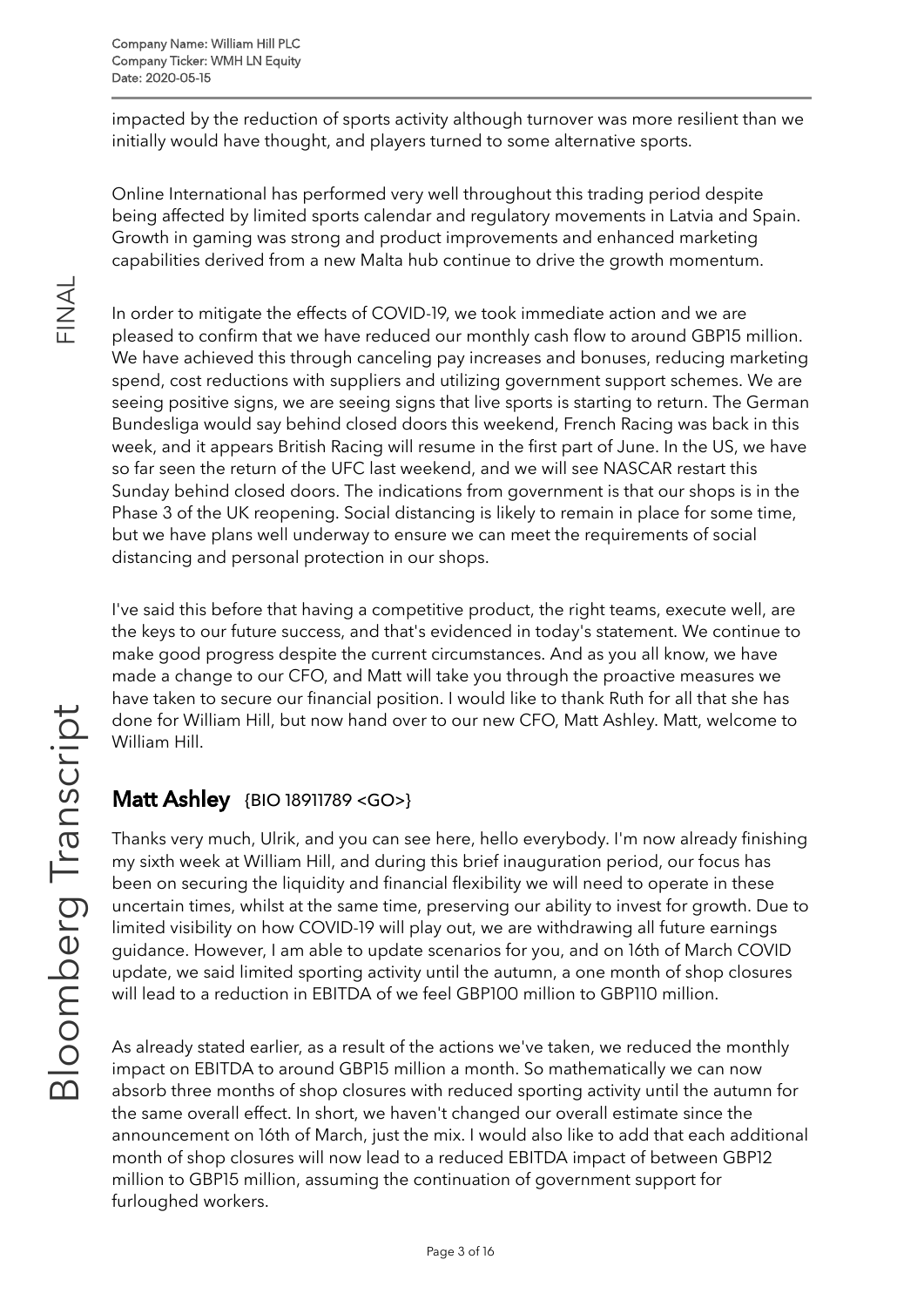Turning to our financial position, I'm pleased to announce the following discussions with our lenders, who have been very supportive. We secured the following amendments with respect to our net debt covenant. We've got a covenant waiver until December 2020, covenant amendment to 4.5 times in June 2021 and 4 times in December 2021, with our net debt covenant returning to 3.5 times from June 2022 onwards. The RCF of GBP425 million was fully drawn, and as a result, the Group's liquidity is in excess of GBP700 million. We will use this to honor the 2020 bond repayment of GBP203 million which is due on 6th of June. We've preserved liquidity, concluded the period in a strong financial position, enabled the Group to press ahead with all plans to grow the US business and continue to develop our product.

I look forward to meeting you all in time most probably by virtual means for the timebeing, but now I'd like to hand back to the operator and open the call for Q&A.

## Questions And Answers

#### **Operator**

Thank you. Our first question comes from Ed Young from Morgan Stanley. Ed, your line is open. Please limit yourself to two questions.

#### Q - Ed Young {BIO [19792496](https://blinks.bloomberg.com/screens/BIO%2019792496) <GO>}

Okay, thank you. In that case, I'll use both my questions on the US and hope the other one will be covered by someone else. So thanks for taking both of them. And the first on the US is, can you just talk a little bit more about the developments on Online Casino, you said H2. What is it that you've got in place or need to get in place for that? Is it also related to the tech stack development you mentioned? Does that mean you'll be more aggressive in states like Pennsylvania and what are your thoughts around a gaming brand? Are you going to use William Hill or would you like to use Caesars?

And my second question is on the structure of the US business I guess, I noticed that Eldorado mentioned the valuation in their call the other day, the market reaction to DraftKings listing has been clear, have your thoughts on potentially doing something with the US business in terms of a spin-off or similar, have they evolved at all over the past few months? Thanks.

### **A - Ulrik Bengtsson** {BIO [16169125](https://blinks.bloomberg.com/screens/BIO%2016169125) <GO>}

Hi, Ed. And so on the Casino side, and we've put in a nuclear effort in to get Casino out given that that would be very helpful when we have no sports and I've actually seen myself the first version of that and demonstration of that Casino product, so that I'm pretty confident that will be ready within the next couple of months, but the unknown is really the regulatory approvals and that's why we sort of hedged that within the second half, and particularly in current circumstances, but it will be good product with -- that would be very competitive.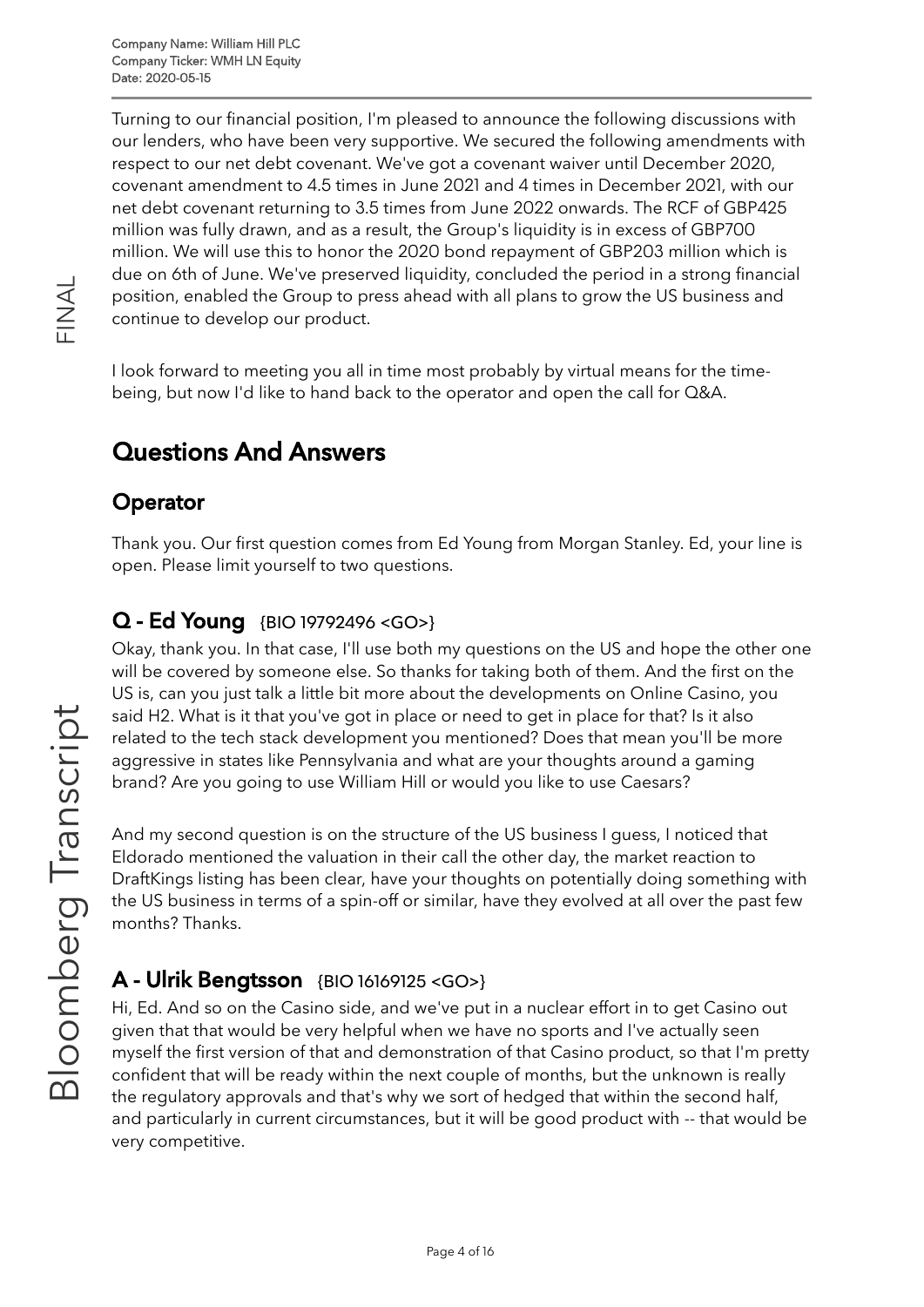On the Eldorado conversation, I think it's increasingly clear that the Eldorado Caesars will go ahead and the optionality that brings us over time is well documented. Obviously, we've been busy with a few other things in the last few weeks, but we will -- we are hoping that we will continue to evaluate those options in the next few weeks and months.

### Q - Ed Young {BIO [19792496](https://blinks.bloomberg.com/screens/BIO%2019792496) <GO>}

Okay, thank you. Just on the follow-up on the Online Casino. Does that change your level of aggression you might get into different states? I mean Pennsylvania is going to be -- it's already a top five regulated Online Casino market globally. So is that something that you would like to be progressing around? Or do you think is this going to be New Jersey for now (Multiple Speakers) --

#### A - Ulrik Bengtsson {BIO [16169125](https://blinks.bloomberg.com/screens/BIO%2016169125) <GO>}

No, no, it's definitely not only New Jersey. I mean we have Michigan coming on with gaming as well. I mean the assumption you should make is that over time we will be in all US states and that includes all US states that are allowing casino.

#### Q - Ed Young {BIO [19792496](https://blinks.bloomberg.com/screens/BIO%2019792496) <GO>}

Okay. Thank you.

### **Operator**

Our next question comes from James Rowland Clark from Barclays. James, please go ahead, your line is open.

#### Q - James Rowland Clark {BIO [19789495](https://blinks.bloomberg.com/screens/BIO%2019789495) <GO>} rip

Hi, good morning. Two questions. The first is on online. So when sports do resume behind closed doors, and that seems to be happening here quite soon, do you expect the marketing bit across the industry to reinitiate betting accounts? And how would you behave and what would your strategy be in that environment? And just returning to the US again, your new product developments in New Jersey, are you confident that you can start to gain online market share? And just -- can you just elaborate on how that product development has gone? And, yes, your view on the future there? Thank you.

### A - Ulrik Bengtsson {BIO [16169125](https://blinks.bloomberg.com/screens/BIO%2016169125) <GO>}

I'll start with the first one. I mean, obviously, sports restarts tomorrow with the German Bundesliga, which is a quality Tier 1 content UK players will recognize the teams and the players, and there will be marketing bids. We have opted for not doing commercial aggressively, but continue to work with our player safety measures and although the advertising ban doesn't apply to sports, we will deploy a responsible gaming advertising in those slots that we originally have planned for commercial activity given where the market and the sentiment is. So that's our strategy for the time being. For the rest of the industry we'll have to wait and see.  $\frac{\circ}{\text{D}}$ 

oE

 $\overline{\mathcal{O}}$  $\mathbb O$  $\overline{\phantom{0}}$  $\bigcirc$ 

 $\overline{\phantom{a}}$  $\sigma$  $\mathbf{\subseteq}$ ഗ  $\bigcup$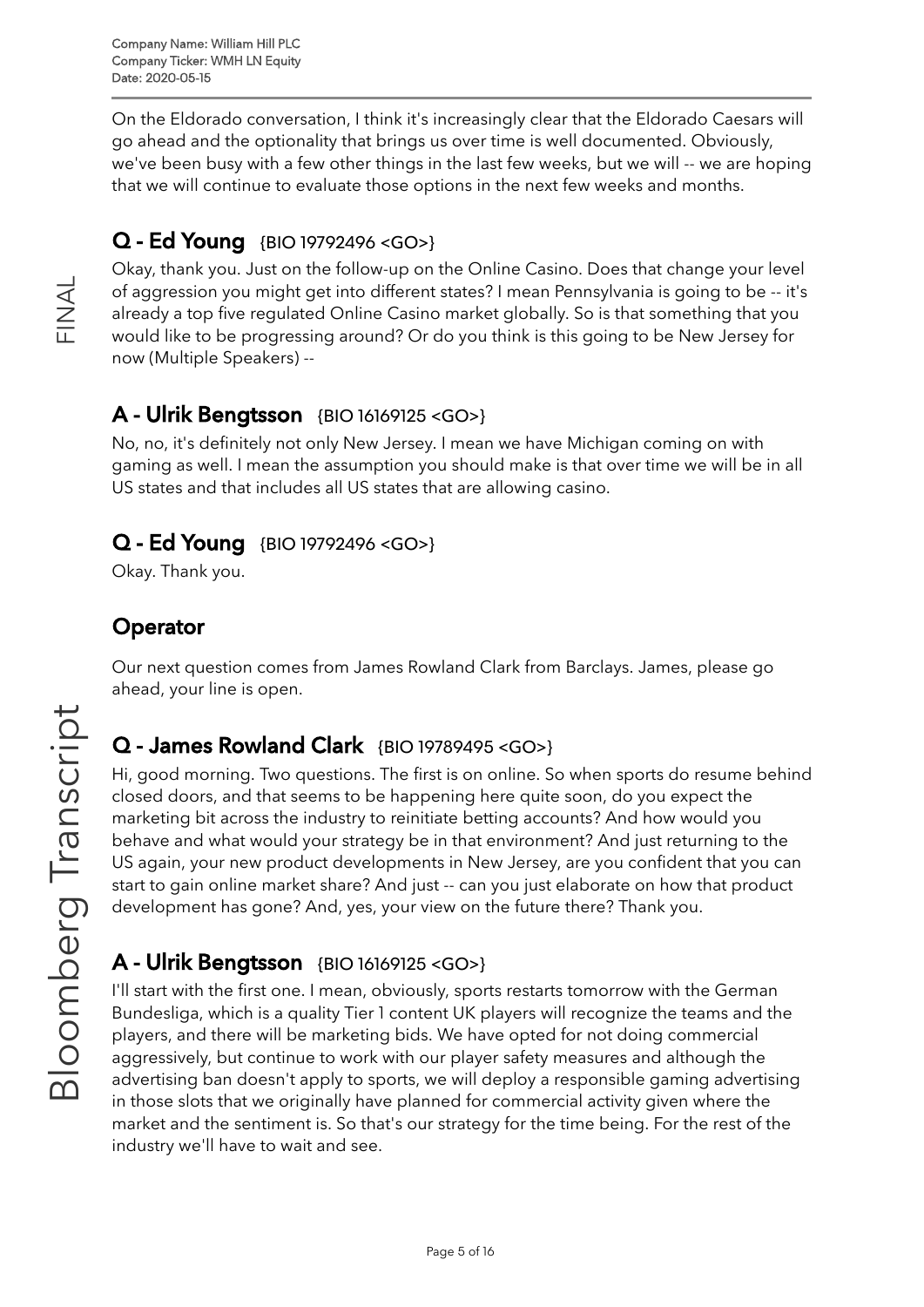On the gaming product, just remind me again -- (Multiple Speakers) yes, online market share in US, sorry. Obviously we've been only playing half of the New Jersey market up until now with sportsbook. So you would assume that deploying a product in the other half of the market would overall increase our market share.

### Q - James Rowland Clark {BIO [19789495](https://blinks.bloomberg.com/screens/BIO%2019789495) <GO>}

Thank you.

### **Operator**

 $\frac{\mathsf{Z}}{\mathbb{L}}$  .

 $\prec$  $\overline{\phantom{0}}$ 

> Our next question comes from Monique Pollard from Citi. Monique, please go ahead, your line is open.

### Q - Monique Pollard {BIO [18784505](https://blinks.bloomberg.com/screens/BIO%2018784505) <GO>}

Good morning, everyone. I have two questions from me, please. Firstly, you mentioned in the statement that you're deferring all nonessential CapEx. I just wanted to understand what's classified as nonessential versus essential CapEx and what impact that could have on your 2020 CapEx number?

And then secondly, when we think about the Retail estate, I wanted to understand, firstly, whether you're paying rents on the Retail estate because some competitors aren't and what the shape of that Retail performance might look like when social distancing measures are put in place?

#### A - Ulrik Bengtsson {BIO [16169125](https://blinks.bloomberg.com/screens/BIO%2016169125) <GO>}

I'll do the second one, Monique, and then I hand over to Matt for the nonessential CapEx question. But on the Retail estate, yes, we are paying rent and we made a decision quite early on to do that. Obviously, we negotiate with our landlords but we are paying rent. The shape of the estate, I think it's fair to say, is going to be very -- it's very hard to predict the shape of the estate. We have assumed that the -- well, indications, like I said, is that we are in Phase 3 of the opening of the UK which in the very, very preliminary timetable indicated July 4 at the earliest. I don't envision us opening up all our shops on July 4 even though that would be tremendous. But we do plan for somewhat phased opening throughout the year. And in that, of course, we will evaluate how the business is developing under social distancing rules and et cetera, et cetera.

I mean as a side note to that comment, I think we are very pleased with the decisions we took towards the back end of last year closing 700 shops and selling a Northern Ireland estate at this point in time. I'll hand over to Matt for the CapEx question.

### A - Matt Ashley {BIO [18911789](https://blinks.bloomberg.com/screens/BIO%2018911789) <GO>}

Hi Monique, certainly from my perspective, capital allocation is absolutely at the forefront of one of the things on my list. And in terms of what we gave this essential certainly North American development is, as Ulrik was saying, we've developed the iCasino for launch, which is really truly exciting. We've also got the ability now with some of the tech stacks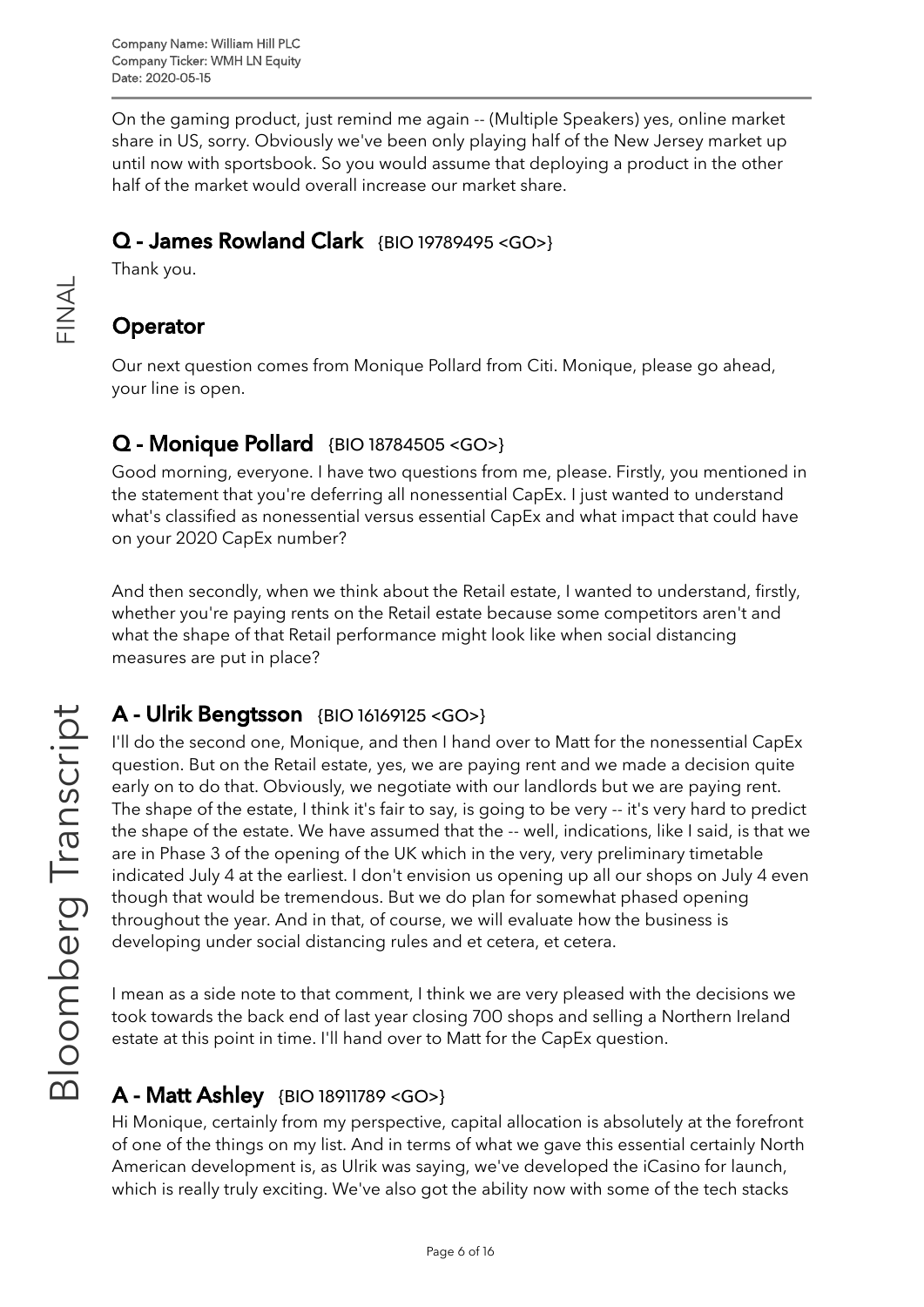that we have to deploy them in the states that are liberalized, but they want the tech in that state. And that's pretty exciting to, I did have a demonstration of the tech and how it compares against our competitors in North America, and I certainly think in terms of things like hang time et cetera, we come out of that very, very well. So I think that's a really exciting prospect for our company and there is absolutely no way we're going to be short of funds in that direction given the valuation of the size of the market, the excitement and energy that there is in North America.

With respect to nonessential, it's the bottom of the list. It's the stuff that can wait. And Ruth's done a brilliant job of saying no, which I thank her for. So if you want a number,it's low double digits, very low-double digits reductions probably on the numbers that you have generally out in the market, for the year, I think that would be a sensible target.

### $Q$  - Monique Pollard  $\{BIO\}$  [18784505](https://blinks.bloomberg.com/screens/BIO%2018784505) <GO>}

Got it. Understood. Thank you.

### **Operator**

 $\frac{\mathsf{Z}}{\mathbb{L}}$  .

 $\prec$  $\overline{\phantom{0}}$ 

> Our next question comes from Ivor Jones from Peel Hunt. Ivor, please go ahead, your line is open.

#### Q - Ivor Jones {BIO [20535913](https://blinks.bloomberg.com/screens/BIO%2020535913) <GO>}

Good morning. And could you just talk please about your initial plans for what a socially distant betting shop looks like operationally? Do you limit the numbers in the shop? Do you have the new machines out in the shop et cetera? And secondly, sort of following from what Monique asked about, the press release refers to cost deferrals, further CapEx deferrals and working capital management. So if I were trying to think of amounts outstanding that I might add trade creditors are now going have to be paid as business picks up, how material is that? Thank you.

#### A - Ulrik Bengtsson {BIO [16169125](https://blinks.bloomberg.com/screens/BIO%2016169125) <GO>}

Well, I think the question on the initial plans on social distancing. I don't think we want to be too transparent in this at this point in time, it's still quite fluid situation and obviously it will be quite different from store-to-store. I think what we have seen in other retail businesses would of course apply to us as well. But it's not only social distancing, it's also because of personal protection, obviously. So it varies store-by-store and I don't want to sort of go into any details of that right now.

On the cost deferrals, I hand over to Matt Ashley.

### A - Matt Ashley {BIO [18911789](https://blinks.bloomberg.com/screens/BIO%2018911789) <GO>}

Yeah, thanks Ulrik. Hi Ivor, on the cost deferrals, there's kind of the temporary and permanent differences, so if you look at rent, we had a -- we prepaid some rent. We prepaid rent quarterly in advance. That stops, we pay on time, we pay it monthly. We pay all our rents. Our -- we're trying to be good customer to our suppliers, but the main thing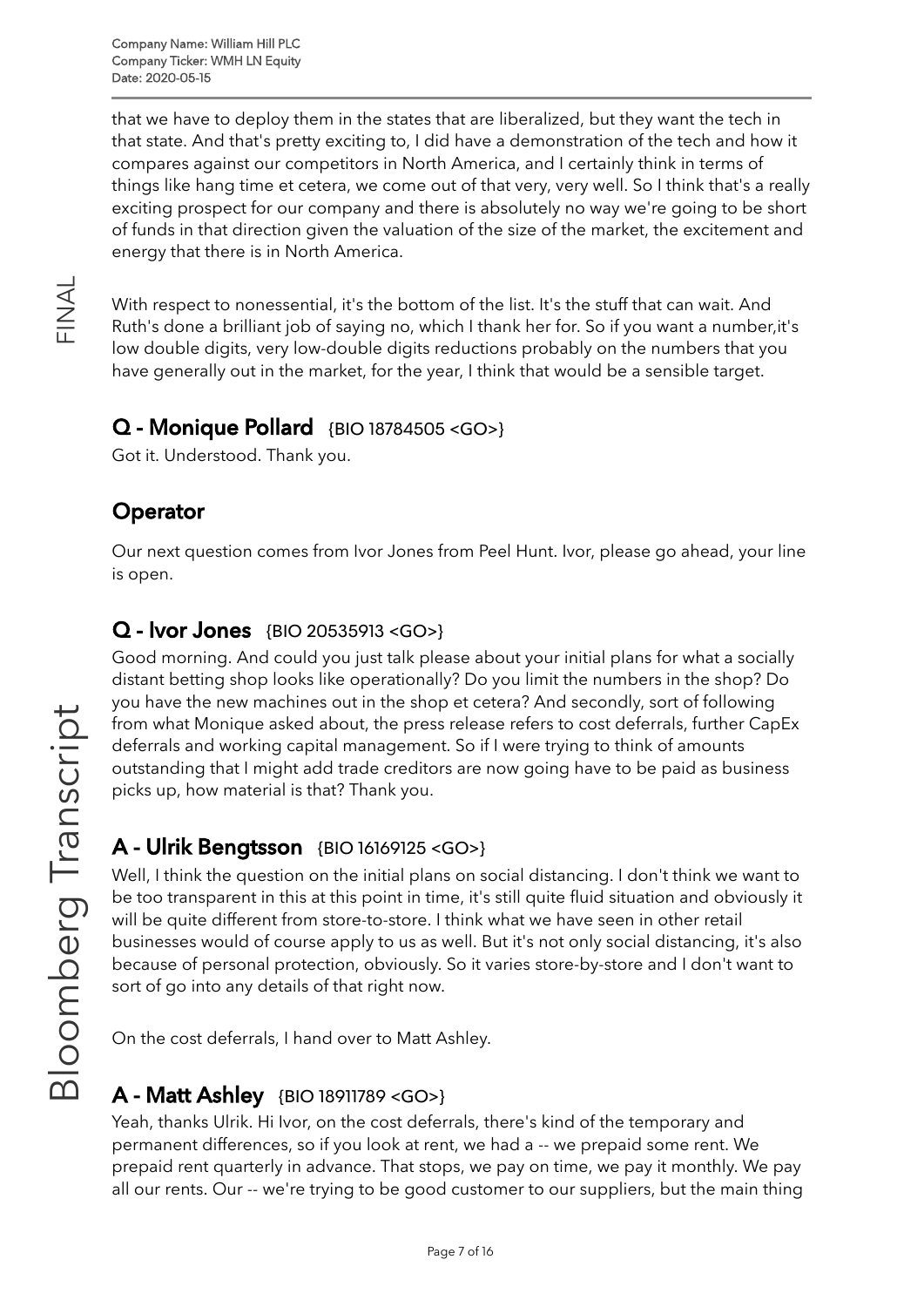Company Name: William Hill PLC Company Ticker: WMH LN Equity Date: 2020-05-15

is to focus on the permanent differences that we've got through the monthly burn rate. I can't tell you when some of these are going to unwind because simply we don't know. So the chance has obviously given us deferrals on business rates. If they carry on into next year, then we won't have the working capital unwind. But if that ceases between now and Christmas, then clearly, we will. So net-net, I think that will be a negative working capital at the end of the year certainly. But the extent of that will -- I mean, we'll do everything we can to manage the cash, but clearly if the rules change, we will comply with the rules.

### **Operator**

 $\frac{\mathsf{Z}}{\mathbb{L}}$  .

 $\prec$  $\overline{\phantom{0}}$ 

> Our next question comes from Simon Davies from Deutsche Bank. Simon, please go ahead, your line is open.

#### Q - Simon Davies {BIO [2558269](https://blinks.bloomberg.com/screens/BIO%202558269) <GO>}

Good morning. I'm sticking with Retail, do you think we're going to see a permanent stepup in staffing requirements given social distancing, deep cleaning et cetera in Retail? And do you think that we should therefore expect another wave of store closures? And secondly, you talked about reduction in marketing spend. Can you quantify that in anyway?

#### A - Ulrik Bengtsson {BIO [16169125](https://blinks.bloomberg.com/screens/BIO%2016169125) <GO>}

Well, on the Retail question, Simon, clearly, there will be some incremental cost. It's not material, though, but we do have cost when it comes to hand sanitizers, PPE, the disinfectants et cetera. And I don't think that will be the driver for whether the retail estate if whether that will lead to more shop closures. I think it's more the customer behavioral piece. But it's way too early to say. But I think it's safe to say, like I said in my initial remarks, that there will be changes in customer behavior on back of this. And we will have to watch and follow the development of our Retail estate very carefully as we start to open up, obviously, we're in a very, very good position given that we've just done shop closures. We know very well what the bottom half of our estate looks like and what's needed for that to be profitable.

#### Q - Simon Davies {BIO [2558269](https://blinks.bloomberg.com/screens/BIO%202558269) <GO>}

Great, thanks. And on marketing spend?

#### A - Ulrik Bengtsson {BIO [16169125](https://blinks.bloomberg.com/screens/BIO%2016169125) <GO>}

I'm not sure we have quantified anything, I mean what we have done in terms of marketing spend obviously is a lot of the sports marketing throughout these last few weeks have been tapered out and suspended. We do have our packages, like BT now for the German Bundesliga on the weekend, we've already bought that space, so that will go ahead. And we have -- where we think it had made sense, particularly international, we have reallocated some to gaming, but a lot of the marketing spend for sports has been suspended, as I said, and also of course all marketing in the US we'll spend that as well. So that's the areas we have done savings on.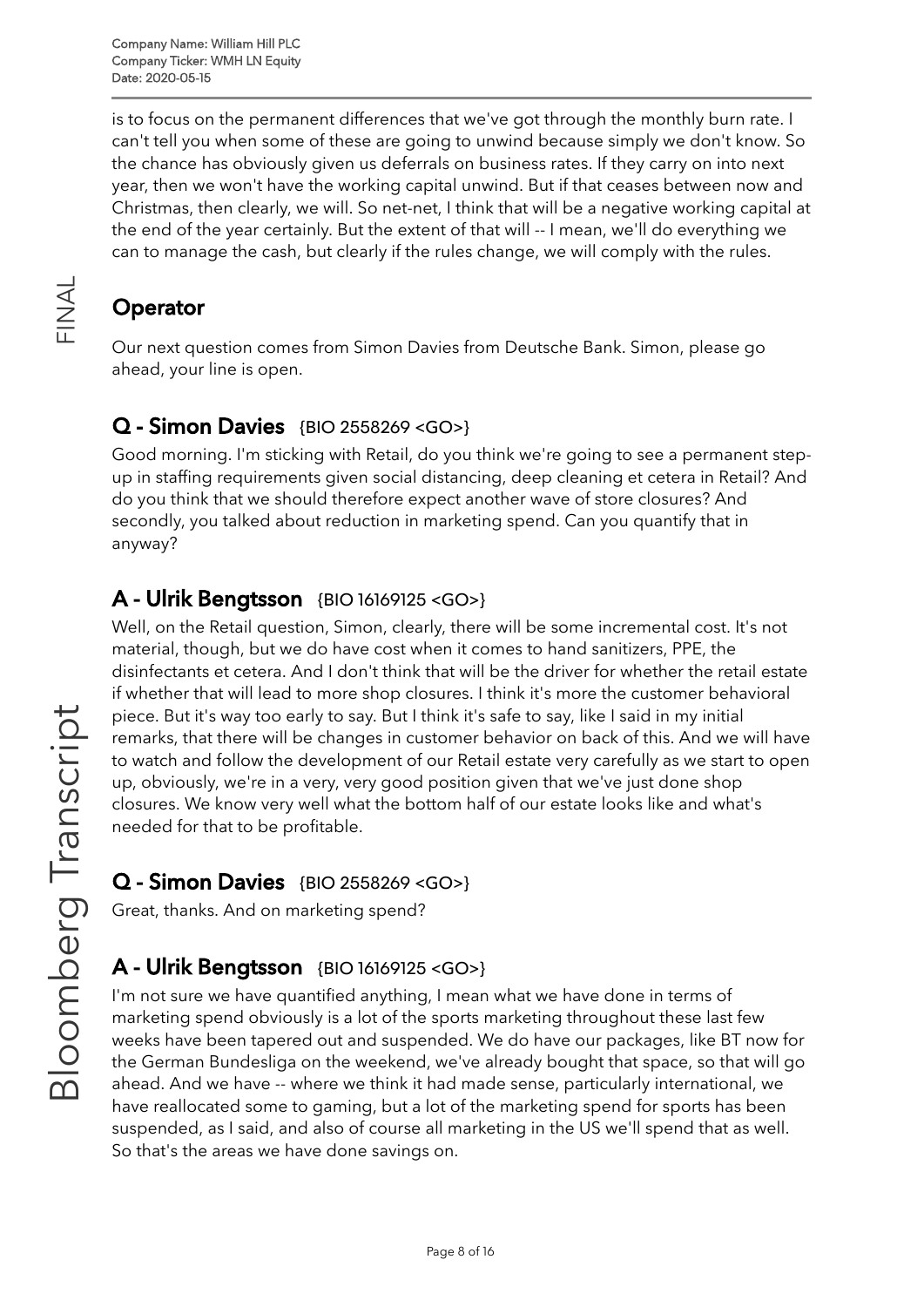#### Q - Simon Davies {BIO [2558269](https://blinks.bloomberg.com/screens/BIO%202558269) <GO>}

Great, thanks.

### **Operator**

The next question comes from Joe Thomas from HSBC. Joe, please go ahead, your line is open.

### $Q - Joe Thomas$  {BIO [16744156](https://blinks.bloomberg.com/screens/BIO%2016744156) <GO>}

Good morning, everyone. A couple of questions, obviously. First one is just on the shape of the balance sheet, we're seeing companies at the moment that even though they've got covenant waivers and they've got enough liquidity to get through the crisis, but sort of stepping back and having a look at the shape of their balance sheets and what the right level of gearing is. Is that something that you've got a view on or something that you're going to be kind of revisiting again given the relatively new CEO and CFO in position? That's the first question. Second question is, and I apologize if you covered this earlier on. In the online business, online staking was obviously down 6% in the first 10 weeks, is that just a recycling issue on the win margin or was there something else going on there? Thanks.

#### A - Ulrik Bengtsson {BIO [16169125](https://blinks.bloomberg.com/screens/BIO%2016169125) <GO>}

Yeah, I can take the online question first and then hand over. Yes, I mean, the Online staking is down on back of the high margin. It's basically the explanation for that. The Online product broadly has performed -- or the online sports product broadly has performed very well.

### A - Matt Ashley {BIO [18911789](https://blinks.bloomberg.com/screens/BIO%2018911789) <GO>}

On the shape of the balance sheet, you're absolutely right. It's certainly a case of nil desperandum. We have liquidity, and we thank Ruth for that, so we can take our time and see how the market evolves. There are some interesting dynamics, as alluded to on this call, at what pace does Retail open? What do the revenues look like? How do they settle down? We've got interesting online activity, I mean if the stadium is shut and the people aren't there. There are two schools of thought. One of them is actually, you might see more online sports betting, because people are home watching the game, they've got the ability to do it and less distraction. So don't know how that's going to shake out, but we're going to find out pretty soon. The sporting calendar is spinning up nicely.

We've got to look at the Nevada situation and how the Retail rebounds but of course we've got this exciting developments with the online US market. So there's quite a lot of unknowns out there, but we are quite keen to see how they play out. And once we get a sense of direction, then that's the appropriate time to look at the balance sheet, look at our ambition, see where we want to go and will match the balance sheets, the ambition.

#### $Q - Joe Thomas$  {BIO [16744156](https://blinks.bloomberg.com/screens/BIO%2016744156) <GO>}

Thanks.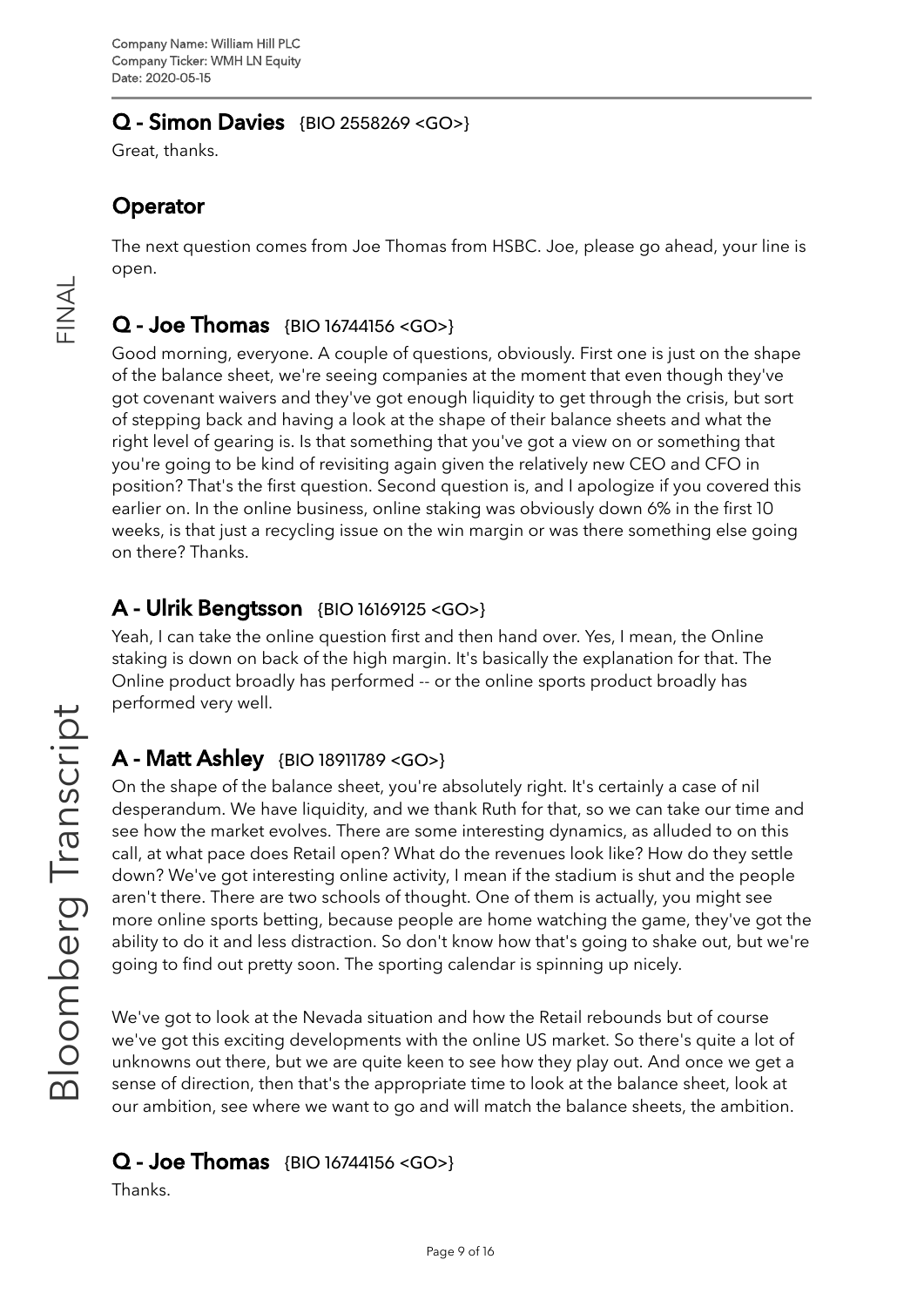## **Operator**

 $\frac{\mathsf{Z}}{\mathbb{L}}$  .

 $\prec$  $\overline{\phantom{0}}$  The next question comes from Ted Nyhan from JPMorgan. Ted, please go ahead, your line is open.

### Q - Ted Nyhan {BIO [19421247](https://blinks.bloomberg.com/screens/BIO%2019421247) <GO>}

Good morning. Two questions from me, both on regulation. Firstly, do the recent guidances from the UK Gambling Commission and the (inaudible) regulator elsewhere, these temporary measures they have, do they have any material impact on gaming growth? And do you think some of them will become permanent?

And then secondly, could you update us on the regulatory developments in Germany and Netherlands what they are specifically? Thank you.

### A - Ulrik Bengtsson {BIO [16169125](https://blinks.bloomberg.com/screens/BIO%2016169125) <GO>}

Yeah, on the Gambling Commission measures, obviously, we've been providing data to the commission. And we're very pleased to see that data published and confirming that it hasn't been a dramatic increase in problem gambling in this period of difficulty in our country. The measures that are put in place, most of those are things that we in some shape or form, already do. There be some updates to the algorithm that we have for proactively contacting players, implementing the one-hour mark, reverse withdrawals, we might have to make some small technical adjustments to align to but broadly, we will reduce some of these things, there would be some impact obviously, but we don't think it's going to be material at this point in time. And on the temporary -- I mean, like all these things, I think we need to assume that they are not temporary. But they sort of, over time, will become permanent if not -- if they are successful, and it's not in the new update of the Gambling Act.

On Germany and Holland, I think these are all well documented in our industry during the last six months to nine months. A lot of it is relating to payment processing and payment methods.

### Q - Ted Nyhan {BIO [19421247](https://blinks.bloomberg.com/screens/BIO%2019421247) <GO>}

Thank you.

### Operator

Our next question comes from Michael Mitchell from Davy. Michael, please go ahead, your line is open.

### Q - Michael Mitchell {BIO [18976319](https://blinks.bloomberg.com/screens/BIO%2018976319) <GO>}

Okay. Question number one, Ulrik, just your anticipation of how some of the government supports will either remain in place or be phased out, particularly furloughing on the retail side, post the 4th of July. Is it a case that those furlough schemes and government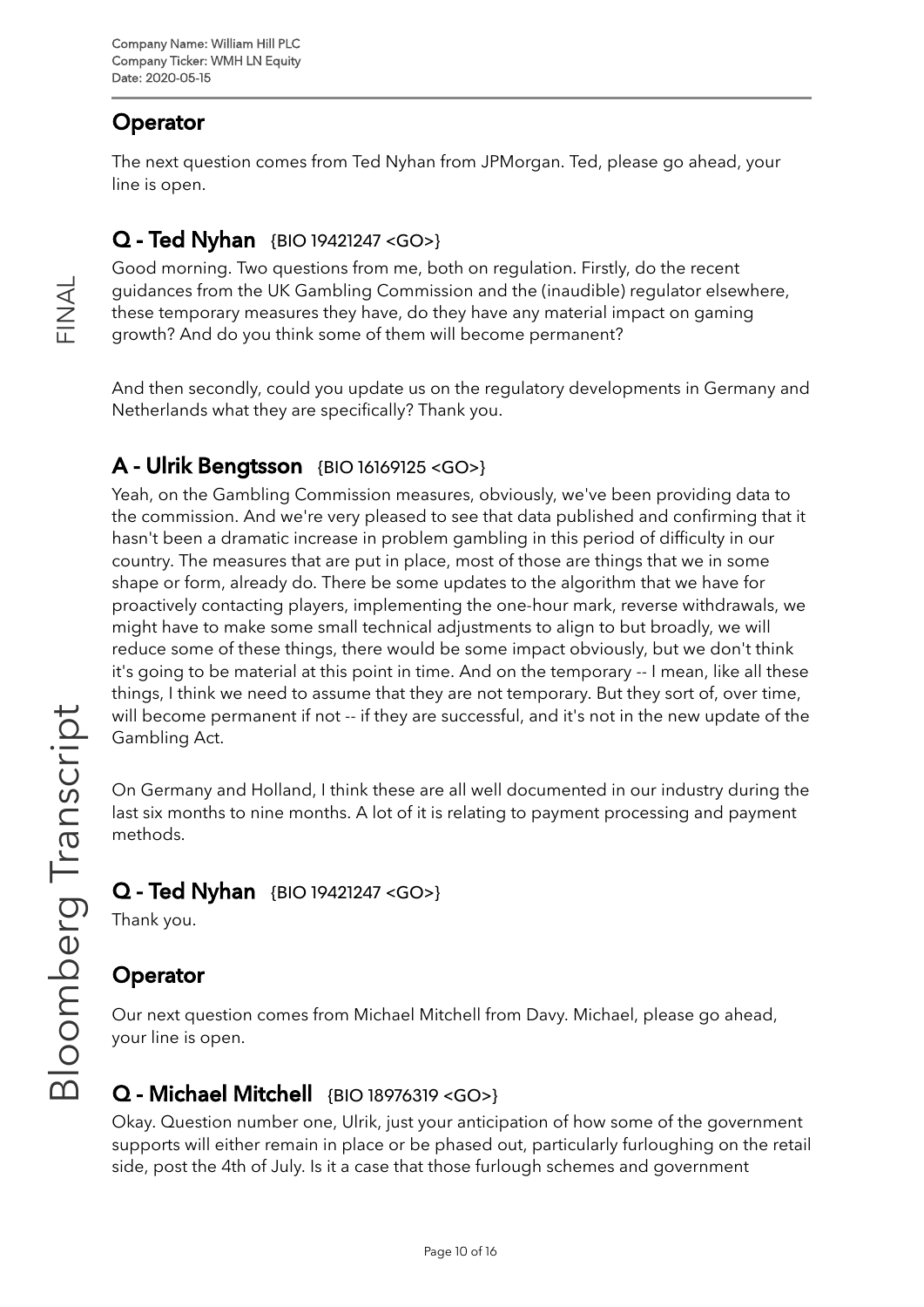supports are likely to stay in place as you reintroduce your state? Or how do you think about that?

And then secondly, and Matt, you talked very clearly about liquidity being in place, the covenant waivers and amendments, but also that you need to see how this settles. I guess the question is, has what has happened impacted at all in your ability to invest in customer acquisition in the US in the short term? Thank you.

## A - Ulrik Bengtsson {BIO [16169125](https://blinks.bloomberg.com/screens/BIO%2016169125) <GO>}

I think I'll deal with both of those, if you don't mind. So on the government support, I think it's been indicated by the Chancellor that this will continue till October in some shape or form. It's also been indicated that it will be a sort of phased approach where the employer needs to take a larger share of the cost, obviously, today we top up the 20% to allow for all of our employees -- furloughed employees to get 100% of the salary, the ratios might change, but I think the support will be there towards October in some shape or form as it looks right now. And obviously, we've been very, very mindful, which I also said in my initial remark to not cut anything that affects our ability to invest in where we think the future is of this company. So the answer to the other question is no.

#### Q - Michael Mitchell {BIO [18976319](https://blinks.bloomberg.com/screens/BIO%2018976319) <GO>}

Great. Thank you.

### **Operator**

Our next question comes from Richard Stuber from Numis. Richard, please go ahead, your line is open.

### Q - Richard Stuber {BIO [15216122](https://blinks.bloomberg.com/screens/BIO%2015216122) <GO>}

Hi, good morning everyone. Just two quick questions from me on guidance. When you say that you're withdrawing guidance, just to be 100% clear, does that refer to the November '18 guidance, which you gave for 2023 for all those divisions in US, Online and et cetera? And secondly, just on sort of near term of guidance. I think at the full year, you guided to GBP5 million to GBP10 million impact from depending on credit cards. And I think he said in the statement today, there has been minimal impact. So is it fair to say that GBP5 million to GBP10 million, now you don't expect? Thank you.

## A - Ulrik Bengtsson {BIO [16169125](https://blinks.bloomberg.com/screens/BIO%2016169125) <GO>}

Yeah. Thanks, Richard. Yes, absolutely, you got it, we are withdrawing guidance. And that does include these differentiating, so thank you for highlighting that. And then secondly on the credit card, so, obviously, we have a lot less activity at the moment in sports betting. And so we can't clearly see what the impact yet has been. So at the moment, we're sticking with the original GBP5 million to GBP10 million view, but I will update that at the half year.

### Q - Richard Stuber {BIO [15216122](https://blinks.bloomberg.com/screens/BIO%2015216122) <GO>}

 $\frac{\mathsf{Z}}{\mathbb{L}}$  .

 $\prec$  $\overline{\phantom{0}}$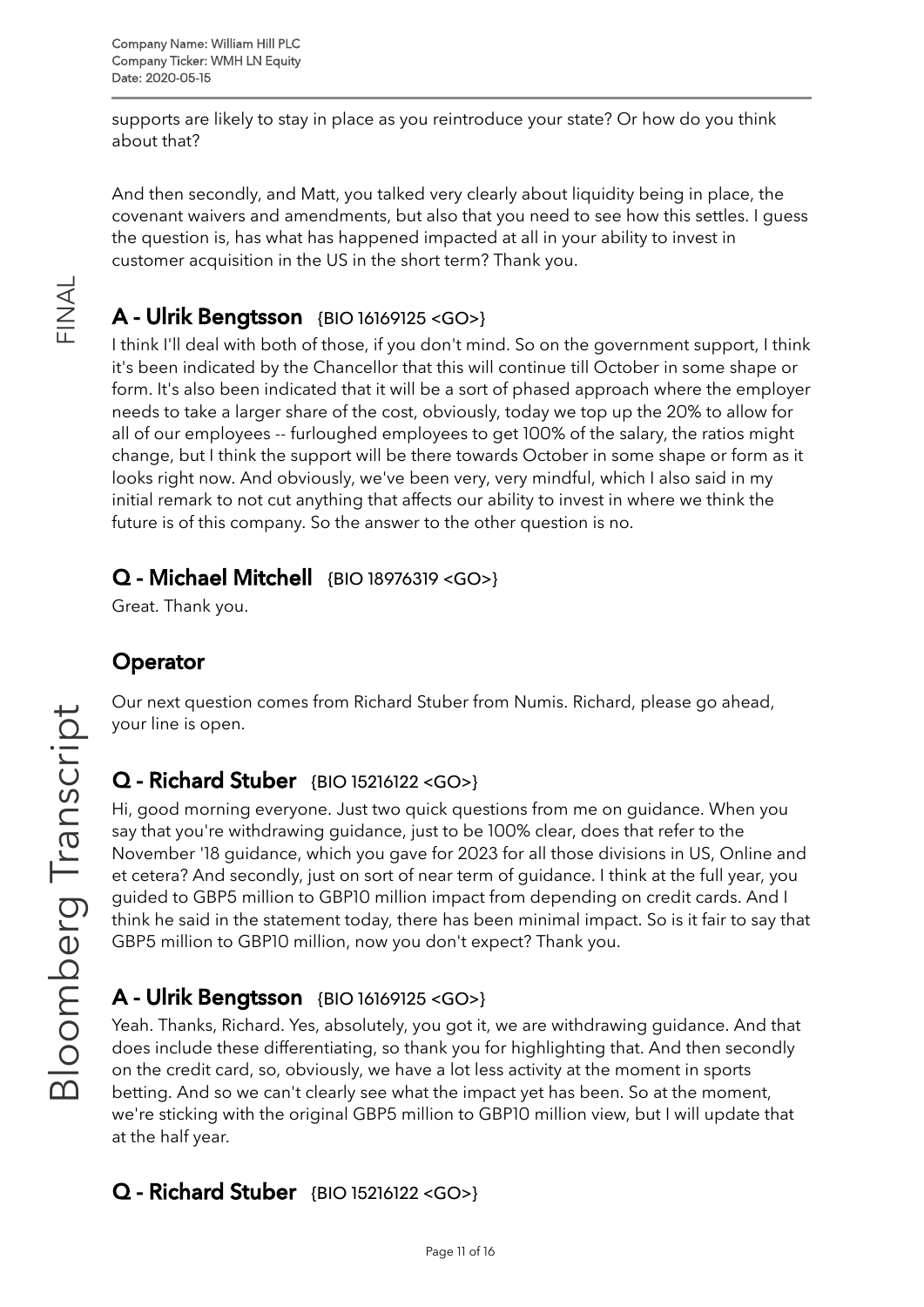Great. Thank you very much.

#### A - Ulrik Bengtsson {BIO [16169125](https://blinks.bloomberg.com/screens/BIO%2016169125) <GO>}

Thanks, Richard.

#### **Operator**

 $\frac{\mathsf{Z}}{\mathbb{L}}$  .

 $\prec$  $\overline{\phantom{0}}$ 

The next question comes from Gavin Kelleher from Goodbody. Gavin, please go ahead, your line is open.

#### Q - Gavin Kelleher {BIO [6153663](https://blinks.bloomberg.com/screens/BIO%206153663) <GO>}

Hi, good morning, Ulrik. Good morning, Matt. And just one for me. Just on the product - new product initiatives in online, in order to gaming content. And apologies if you covered this already. And give a color on the numbers on exactly what the kind of navigation issues are in gaming and how that impacted the business in the period pre-COVID?

#### A - Ulrik Bengtsson {BIO [16169125](https://blinks.bloomberg.com/screens/BIO%2016169125) <GO>}

Hi, Gavin, good morning. Yeah, it's actually already launched. We launched it in April under the cover name of Quiksilver internally as new front-end for both native and mobile web. And you might have remembered we historically have had various sort of verticals on gaming, Vegas and casino and gaming and so forth. This really sort of streamlines that and improves navigation with features like search, last played, and there is a jackpot category, et cetera. And on top of that, significantly improved speed of that application. And we have seen that in all the KPIs following that and the click-through rate to other products and the opening rate of gains on that interface is significantly higher than what we previously would have had. So it's an improvement that we've been working on a while, but finally deployed, and there will be more, we will continue to optimize and improve that gaming experience.

#### $Q$  - Gavin Kelleher {BIO [6153663](https://blinks.bloomberg.com/screens/BIO%206153663) <GO>}

Perfect. Thank you, Ulrik.

#### **Operator**

Our next question comes from Christine Zhou from RBC. Christine, please go ahead, your line is open.

#### Q - Christine Zhou {BIO [19697356](https://blinks.bloomberg.com/screens/BIO%2019697356) <GO>}

Hi, good morning everyone. And so my first question, I guess is linked to this, the last question as well. And within Online International, in UK, we saw strong momentum in weeks 1 to 10, are most of the new upgrades and rollouts now deployed, so with the new front-end and single wallet in Spain and Italy et cetera, or is there more to come, and is that a good exit rate and what might we expect the normalized growth seems to be?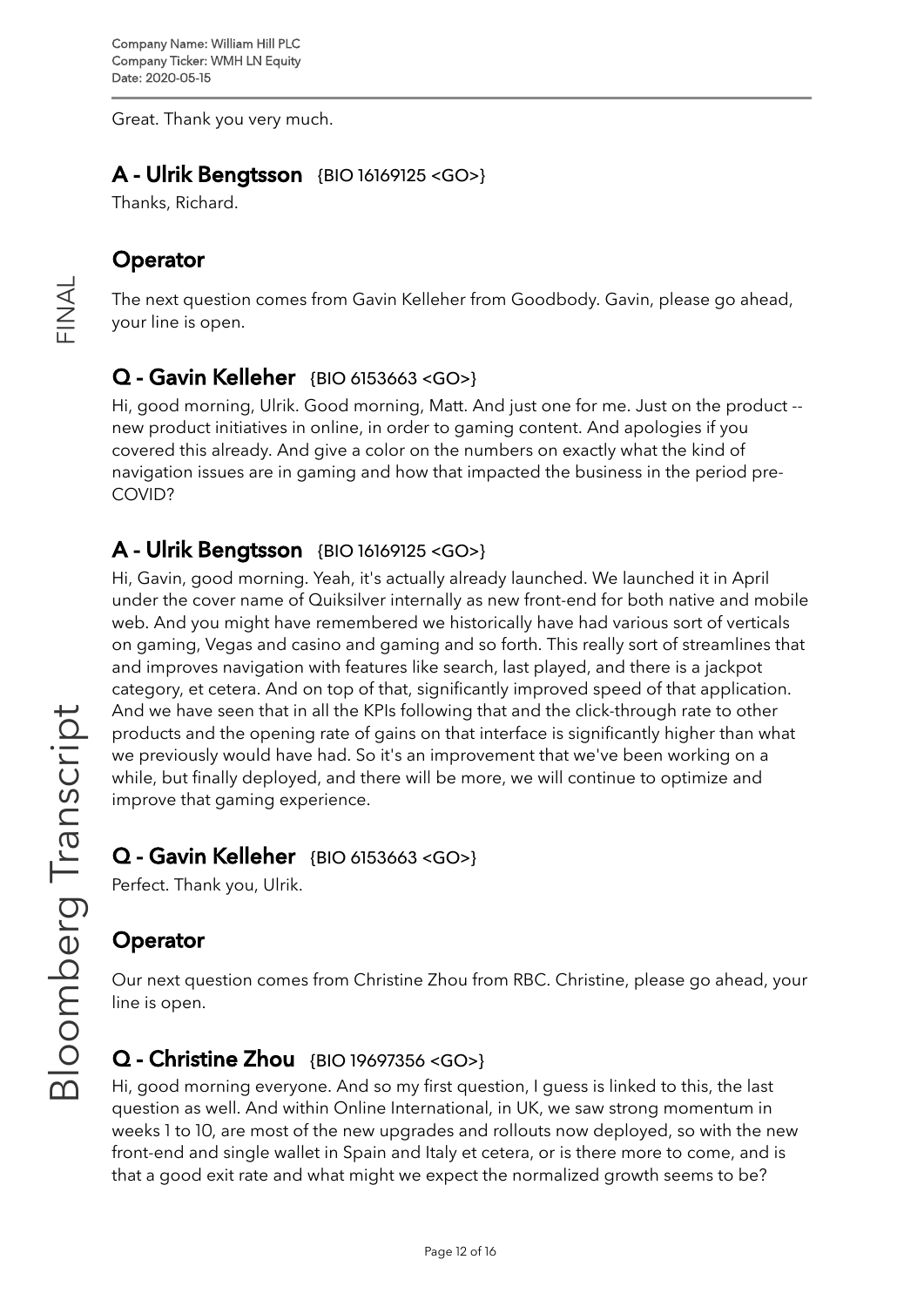And my second question linked to that and could you give us an update on the tech stack globally? I see you made improvements in Europe and UK as well. And then of course, new proprietary tech stack in the US, how is that faring and what are the plans to adopts this in other regions? And does the COVID-19 situation slows those plans down?

#### A - Ulrik Bengtsson {BIO [16169125](https://blinks.bloomberg.com/screens/BIO%2016169125) <GO>}

That's a lot of questions.

#### Q - Christine Zhou {BIO [19697356](https://blinks.bloomberg.com/screens/BIO%2019697356) <GO>}

Sorry.

 $\frac{\mathsf{Z}}{\mathbb{L}}$  .

 $\prec$  $\overline{\phantom{0}}$ 

#### A - Ulrik Bengtsson {BIO [16169125](https://blinks.bloomberg.com/screens/BIO%2016169125) <GO>}

It's alright. So on Online International, yeah, clearly we have a good growth momentum there and a lot of it is driven by the product deploys that we promised we're going to have an impact when we talked about them last year. But there are more. So for example, we're going to roll out the product we just launched in the UK for gaming. We're going to roll that out in some of our international territories like Italy, not too far away from now. So it's not finished. We have more work to do in international. And they continue to have a strong growth momentum even post COVID as you would have seen with 5% growth. And it's not only driven by price, it's also driven by that marketing capability we have in the Malta hub. As for guidance, I think, although, we probably have the least amount of uncertainty arguably in the international, we still withdraw that guidance, because there is so much uncertainty going on all over the place.

And of course on the tech stack, I partly answered that question and you can probably see where we are going, because we are consistently now starting to be able to deploy things across territories. So we deploy the new bet slip in Italy and Spain, that's now being brought back to the UK in the next few months. I just talked about the gaming product that we're now deploying back into Italy, first launched it in the UK. We do the same with the US where the data platform that we have in place and the US tech stack is now being rolled out in the European product. So we are slowly converging into one sort of technical architecture, where -- but an architecture is highly componentized and where we start to build truly global components. And this is a long journey that as you can see it has at least started.

### Q - Christine Zhou {BIO [19697356](https://blinks.bloomberg.com/screens/BIO%2019697356) <GO>}

Thank you very much.

## **Operator**

Our next question comes from Virendra Chauhan from AlphaValue. Virendra, please go ahead, your line is open.

### Q - Virendra Chauhan {BIO [20945799](https://blinks.bloomberg.com/screens/BIO%2020945799) <GO>}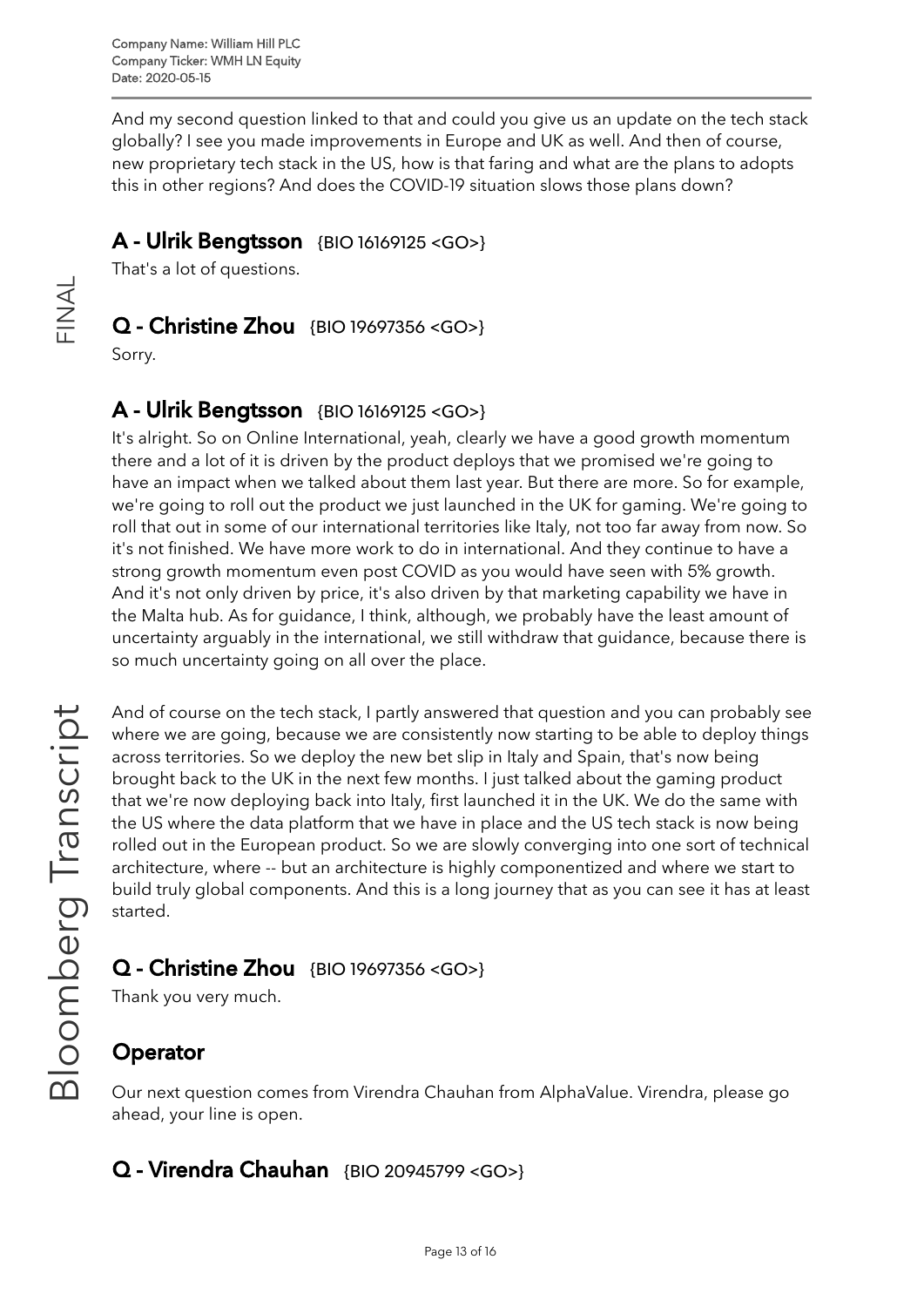Yeah. Hello. I have a couple of questions. First one on Online Gaming. So I see that online gaming activity has kind of slowed down in Coronavirus impacted period versus what we were seeing in the earlier period up to 10th March. So I just want to understand what's exactly happening there because conceptually online gaming should have been a segment which should have seen an incremental momentum in a lockdown world. So what exactly is going on -- contraction or relatively slower momentum in the two periods? That would be my first question.

And on the second question now, could you give us a sense of timelines on return to activity in your Retail market especially in the US and the UK side and what -- if you have anything better than what's already in the news? So those would be my two questions. Thank you.

### A - Ulrik Bengtsson {BIO [16169125](https://blinks.bloomberg.com/screens/BIO%2016169125) <GO>}

Okay. You were falling off a little bit on the second question. So I have to ask you to ask that again. But let's deal with the first question first, on Online Gaming. And I think it's pro forma for the week one to 10, I don't really think it is one to 10 you're talking about. I don't think we have had a slowdown in gaming. So I think maybe talk to Louise after the call and untangle that question. Can you then repeat the second question, please?

### Q - Virendra Chauhan {BIO [20945799](https://blinks.bloomberg.com/screens/BIO%2020945799) <GO>}

Yeah. On the second one, I said, could you give us a sense of timelines on what would be the return of retail activity across different markets that you operate in from retail -- on the Retail side?

#### A - Matt Ashley {BIO [18911789](https://blinks.bloomberg.com/screens/BIO%2018911789) <GO>}

You mean for the UK?

#### A - Ulrik Bengtsson {BIO [16169125](https://blinks.bloomberg.com/screens/BIO%2016169125) <GO>}

Like i have been --

#### Q - Virendra Chauhan {BIO [20945799](https://blinks.bloomberg.com/screens/BIO%2020945799) <GO>}

UK as well as the US.

### **A - Ulrik Bengtsson** {BIO [16169125](https://blinks.bloomberg.com/screens/BIO%2016169125) <GO>}

Yeah. Well, I think, other than saying retail, it's going to be a phased return of retail, I think that's starting to become quite clear to us. And as we do that phased return, we're going to monitor very closely how the business evolves and how the customer behavior change. I mean you might have known on annual presentation, we talked a lot about customer behavior in Retail, how it's changing from gaming into sportsbook. So our customers in Retail are pretty resilient and they like to come to our shops. So it's important to get the first indications on the customer behavior before we make too many decisions around retail. But like I said, we have a good view of how our states looks.

 $\frac{\mathsf{Z}}{\mathbb{L}}$  .

 $\prec$  $\overline{\phantom{0}}$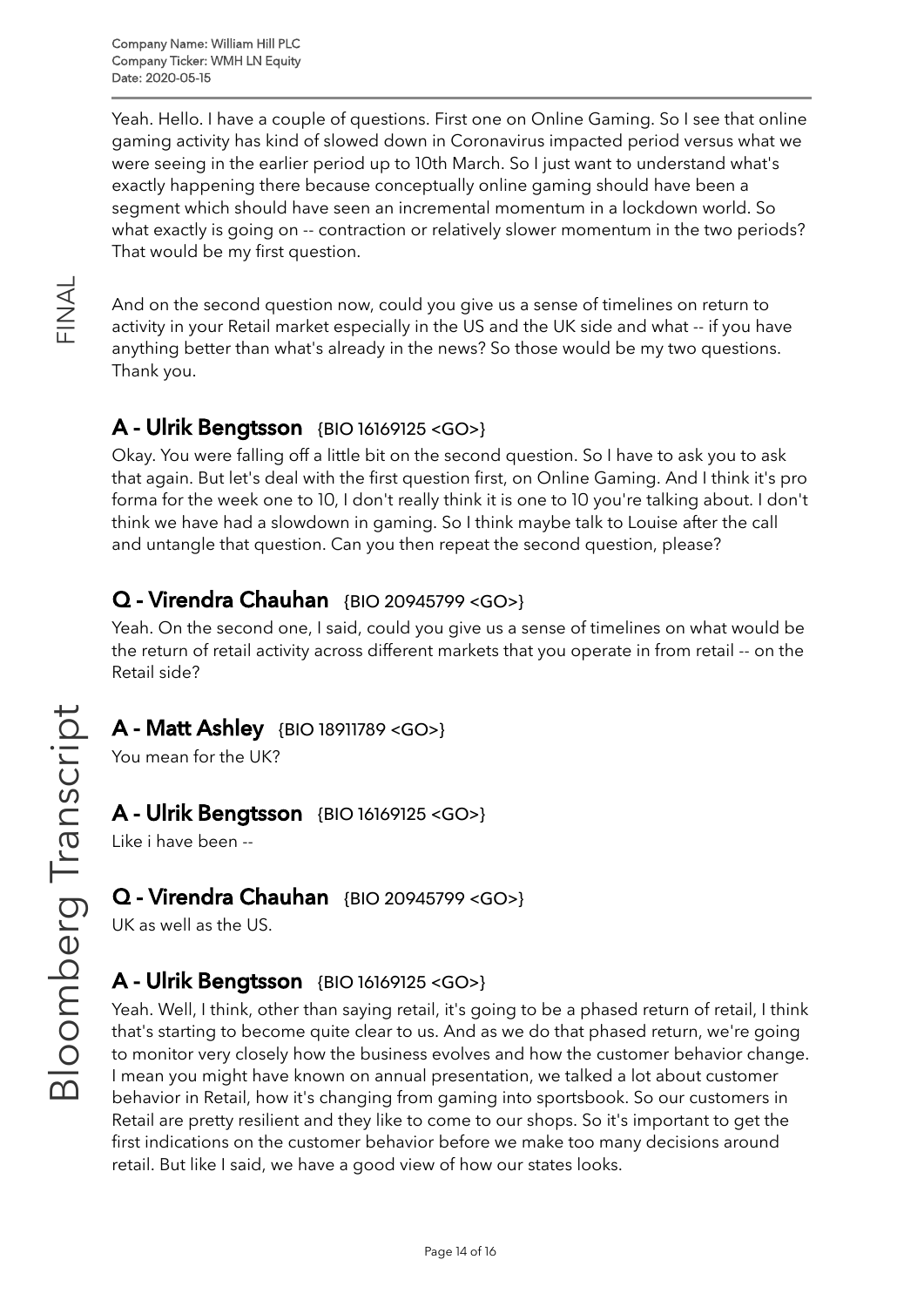And for the US, of course, it is a little bit more uncertain around the Casino environments, you have seen some Casino starting to open up with limited capacity across the US and reception of that has been incredible. We think that the regional Casinos outside of Nevada will open up quicker and get to some sort of normality quicker. And Nevada will take a little bit longer given that it's sort of the destination or conference destination and more of sort of a bigger-ticket trip to go to Vegas, than your local Casino. So it probably takes a little bit longer in Nevada to get back to normality.

### Q - Virendra Chauhan {BIO [20945799](https://blinks.bloomberg.com/screens/BIO%2020945799) <GO>}

Thank you very much.

#### **Operator**

 $\frac{\mathsf{Z}}{\mathbb{L}}$  .

 $\prec$  $\overline{\phantom{0}}$ 

> (Operator Instructions) We have a question from Kiranjot Grewal from Bank of America. Kiranjot, please go ahead, your line is open.

#### Q - Kiranjot Grewal {BIO [19179281](https://blinks.bloomberg.com/screens/BIO%2019179281) <GO>}

Hi, good morning. I just had one question on the Gambling Act review in the UK. Do you see or do you think there could be a change in the way state cut for taxes are perceived given the current backdrop? Are you hearing anything on that? Thank you.

#### A - Ulrik Bengtsson {BIO [16169125](https://blinks.bloomberg.com/screens/BIO%2016169125) <GO>}

I think it would be -- it will be all speculation at this point. And we want to do here from DCMS is, of course that the Gambling Act review is clearly on the cards is not be forgotten in all of this. Obviously, they are busy with all kinds of things. So I think it might be pushed out a little bit in time, but it will happen. And what it will include, I think I'd reiterate what I've been saying historically is that there is going to -- there's going to be some things in that that we like and it's going to be some things in that, that we probably don't like. But we will support and we do support a complete review of the Act regardless.

#### Q - Kiranjot Grewal {BIO [19179281](https://blinks.bloomberg.com/screens/BIO%2019179281) <GO>}

Thank you.

### **Operator**

We have no further questions at this point.

#### **A - Ulrik Bengtsson** {BIO [16169125](https://blinks.bloomberg.com/screens/BIO%2016169125) <GO>}

All right. So thank you again for joining us on this call. These are indeed very unusual times. Nonetheless, we remain focused on delivering on our ambition through our strategy, which is a very simple one, to improve William Hill's competitiveness for the long-term by doing three things well; customer, team and execution. Thank you for listening.